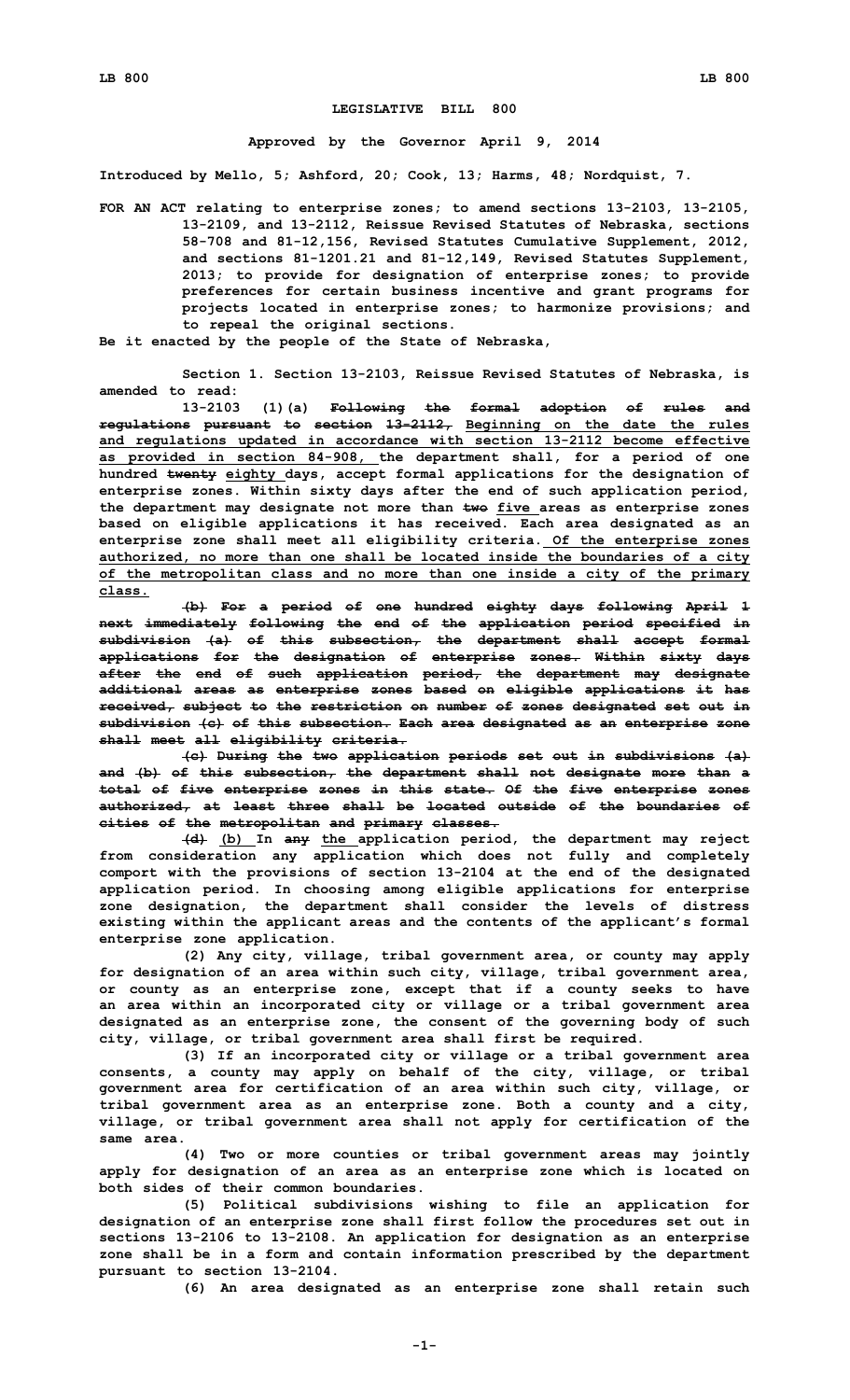**designation for <sup>a</sup> period of ten years from the date of such designation. (7) All enterprise zones designated as such within <sup>a</sup> single county**

**shall not exceed <sup>a</sup> total of sixteen square miles in area. Sec. 2. Section 13-2105, Reissue Revised Statutes of Nebraska, is**

**amended to read:**

**13-2105 The Legislature shall encourage the targeting of funds from federal programs, including Community Development Block Grants, the Job Training Partnership Act, Community Services Block Grants, federal highway funds, or other federal funds received by the state for designated enterprise zones. Local governments shall be encouraged to use federal funds to provide assistance to business activities in enterprise zones and to seek designation of appropriate areas as community development areas under the Community Development Assistance Act. The Governor shall provide <sup>a</sup> state government interagency response team to work with local governments and enterprise zone associations on effective ways to use new and existing resources from all levels of government to improve development capacity in enterprise zones and accomplish the purposes of the Enterprise Zone Act.**

**Sec. 3. Section 13-2109, Reissue Revised Statutes of Nebraska, is amended to read:**

**13-2109 (1) There shall be created an enterprise zone association within each proposed enterprise zone upon the decision by the political subdivision to submit an enterprise zone application. Such enterprise zone association shall be governed by an enterprise zone association board which shall consist of seven members. The initial members of the board shall be appointed by the mayor of the city or village with the approval of the city council or village board, by the county board, or by the tribal chairperson. The city council, village board, county board, or tribal government shall establish the length of the terms and shall establish staggered terms so that no more than four members of the enterprise zone association board shall be appointed in any one-year period. If an enterprise zone association board is already in existence upon July 15, 1998, and the terms of the board members have not been staggered as provided in this section, the next three members to be appointed after July 15, 1998, shall be appointed to serve terms equivalent to one-half of the length of the term established by the governing board of the city, village, or county or the tribal government. At the end of such terms, those appointed to fill their seats on the board shall be appointed for full terms as established by the governing body or tribal government.**

**(2) The city council, village board, county board, or tribal government shall, by majority vote, nominate candidates and appoint from the candidates qualified persons to fill each vacant, open, or opening seat on the enterprise zone association board. A member of the enterprise zone association board, not otherwise disqualified, whose term of office has ended shall continue to serve as a member of the board until his or her successor is properly qualified and appointed.**

**(3) Vacancies on the enterprise zone association board shall be filled in the same manner as provided for appointments other than initial appointments, and such members shall serve for the balance of the unexpired terms. A board member may serve more than one term. Any board member appointed as <sup>a</sup> resident of the area constituting the enterprise zone shall cease to be <sup>a</sup> member of the enterprise zone association board at such time as he or she ceases to be <sup>a</sup> resident within the area constituting the zone, and at such time his or her seat shall be vacant.**

**(4) The enterprise zone association board shall select its own officers and may exercise such other additional powers and authority as may be granted it by the department or the city, village, county, or tribal government. The presence of at least four members of the enterprise zone association board shall be necessary to transact any business.**

**(5) Individuals chosen to serve as members of the enterprise zone association board shall include property owners, business operators, and users of space within the area of the enterprise zone as well as individuals representing groups or organizations with an interest in furthering the purposes and goals of the enterprise zone. Not less than two-thirds of the members of the enterprise zone association board shall be residents of the area constituting the enterprise zone. For purposes of this section, residents of the area constituting the enterprise zone shall be construed to include those persons residing within <sup>a</sup> county in which an enterprise zone is located when the enterprise zone is not located in <sup>a</sup> city of the primary or metropolitan class.**

**(6) The city, village, county, or tribal government establishing the enterprise zone association shall provide appropriate staff assistance and support to the association.**

**(7) If an applicant for designation as an enterprise zone does**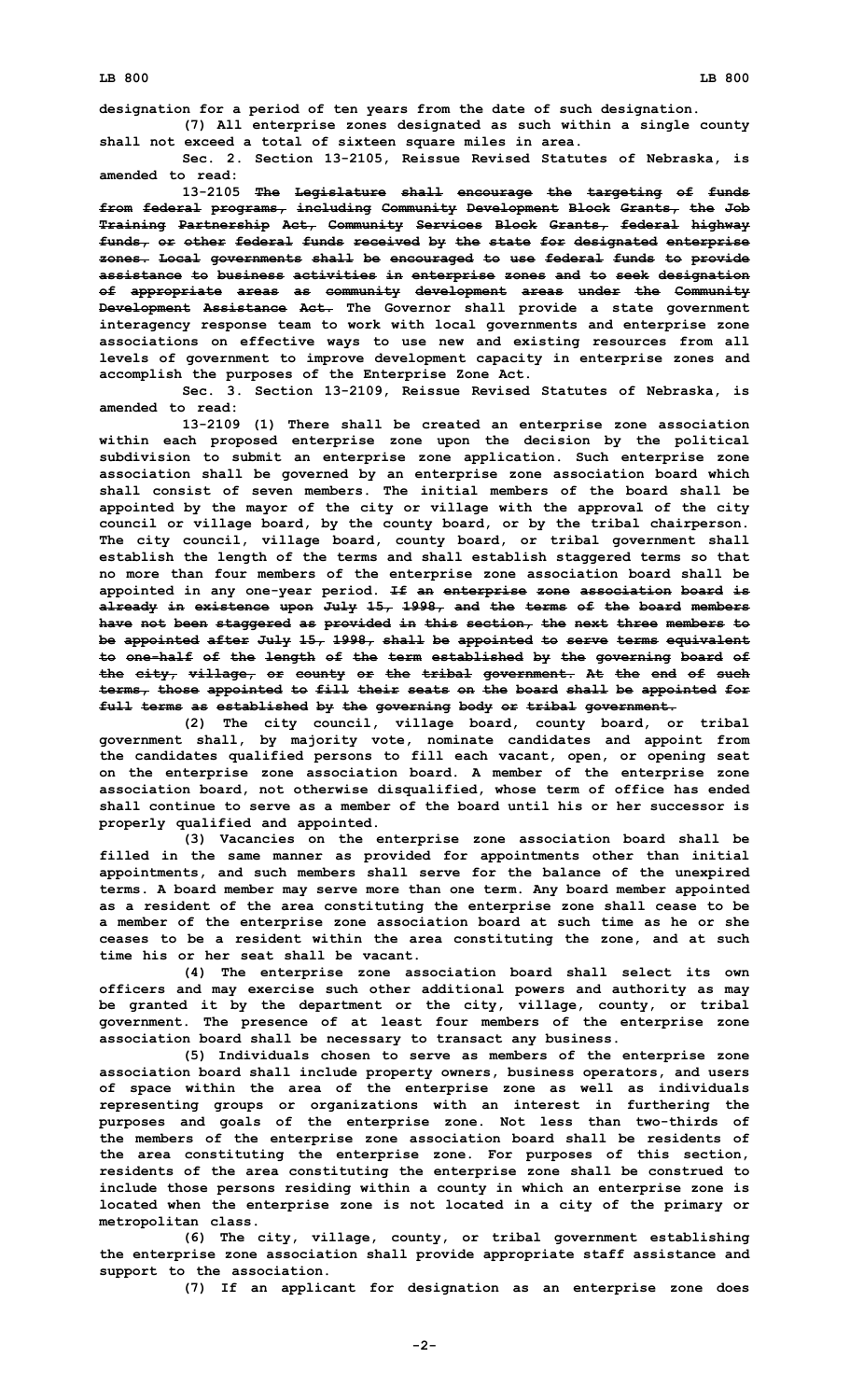**not receive such designation, the association of such applicant shall be dissolved.**

**Sec. 4. Section 13-2112, Reissue Revised Statutes of Nebraska, is amended to read:**

**13-2112 The department shall adopt and promulgate rules and regulations to carry out the Enterprise Zone Act. The department shall update such rules and regulations within six months after the effective date of this act.**

**Sec. 5. Section 58-708, Revised Statutes Cumulative Supplement, 2012, is amended to read:**

**58-708 (1) During each calendar year in which funds are available from the Affordable Housing Trust Fund for use by the Department of Economic Development, the department shall allocate <sup>a</sup> specific amount of funds, not less than twenty-five percent, to each congressional district. Entitlement area funds allocated under this section that are not awarded to an eligible project from within the entitlement area within one year shall be made available for distribution to eligible projects elsewhere in the state. The department shall announce <sup>a</sup> grant and loan application period of at least ninety days duration for all nonentitlement areas. In selecting projects to receive trust fund assistance, the department shall develop <sup>a</sup> qualified allocation plan and give first priority to financially viable projects that serve the lowest income occupants for the longest period of time. The qualified allocation plan shall:**

**(a) Set forth selection criteria to be used to determine housing priorities of the housing trust fund which are appropriate to local conditions, including the community's immediate need for affordable housing, proposed increases in home ownership, private dollars leveraged, level of local government support and participation, and repayment, in part or in whole, of financial assistance awarded by the fund; and**

**(b) Give first priority in allocating trust fund assistance among selected projects to those projects which are located in whole or in part within an enterprise zone designated pursuant to the Enterprise Zone Act, serve the lowest income occupant, and are obligated to serve qualified occupants for the longest period of time.**

**(2) The department shall fund in order of priority as many applications as will utilize available funds less actual administrative costs of the department in administering the program. In administering the program the department may contract for services or directly provide funds to other governmental entities or instrumentalities.**

**(3) The department may recapture any funds which were allocated to <sup>a</sup> qualified recipient for an eligible project through an award agreement if such funds were not utilized for eligible costs within the time of performance under the agreement and are therefor no longer obligated to the project. The recaptured funds shall be credited to the Industrial Recovery Fund except as provided in section 81-1213.**

**Sec. 6. Section 81-1201.21, Revised Statutes Supplement, 2013, is amended to read:**

**81-1201.21 (1) There is hereby created the Job Training Cash Fund. The fund shall be under the direction of the Department of Economic Development. Money may be transferred to the fund pursuant to subdivision (1)(b)(iii) of section 48-621 and from the Cash Reserve Fund at the direction of the Legislature. The department shall establish <sup>a</sup> subaccount for all money transferred from the Cash Reserve Fund to the Job Training Cash Fund on or after July 1, 2005.**

**(2) The department shall use the Job Training Cash Fund or the subaccount established in subsection (1) of this section (a) to provide reimbursements for job training activities, including employee assessment, preemployment training, on-the-job training, training equipment costs, and other reasonable costs related to helping industry and business locate or expand in Nebraska, (b) to provide upgrade skills training of the existing labor force necessary to adapt to new technology or the introduction of new product lines, or (c) to provide grants pursuant to section 81-1210.02. The department shall give <sup>a</sup> preference to job training activities carried out in whole or in part within an enterprise zone designated pursuant to the Enterprise Zone Act.**

**(3) The department shall establish <sup>a</sup> subaccount within the fund to provide training grants for training employees and potential employees of businesses that (a) employ twenty-five or fewer employees on the application date, (b) employ, or train for potential employment, residents of rural areas of Nebraska, or (c) are located in or employ, or train for potential employment, residents of high-poverty areas as defined in section 81-1203. The department shall calculate the amount of prior year investment income earnings**